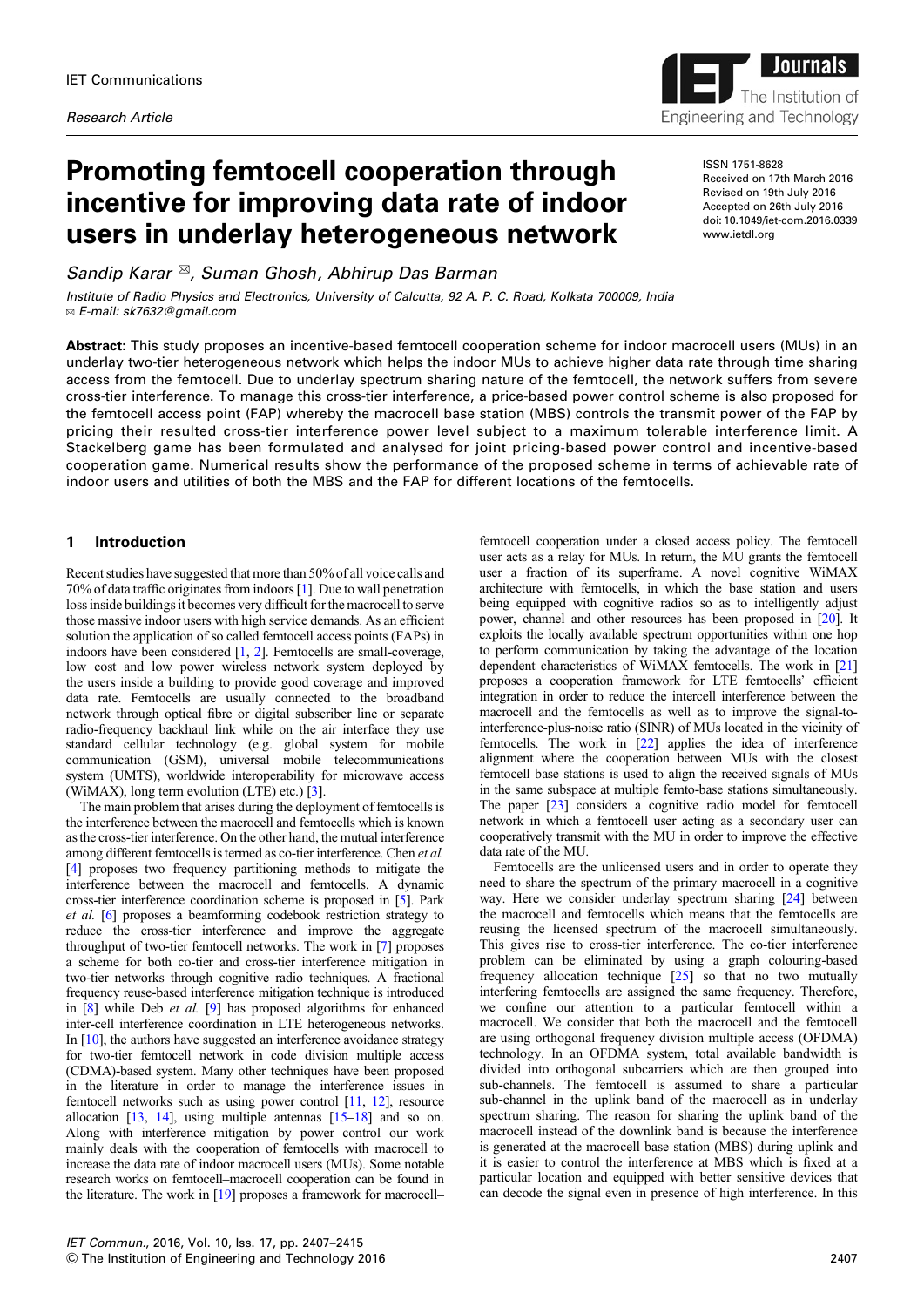work, the whole analysis is carried out considering that the femtocell is operating in downlink mode; the analysis is similar for femtocell in uplink mode also.

In a femtocell-based heterogeneous network, three main access control policies for femtocells have been defined [26]: closed, open and hybrid. In the closed access policy, femtocell users (FUs) constitute a closed subscribers group and are only allowed to access the femtocell. In the open access policy, MUs can also access the femtocell and in hybrid access policy, MUs can access the femtocell but only under some particular circumstances. Here in this work the femtocell is assumed to be operating in hybrid access mode. As in underlay spectrum sharing the concurrent transmission of FAP would cause cross-tier interference at the MBS. The MBS allows a little interference from FAP but charges a price for it. So, the selection of proper transmission power is necessary for the FAP which not only will maintain a good SINR but also creates as little interference to the MBS as possible. It must also be ensured that the interference from FAP to MBS does not exceed a predefined threshold decided a priori by the MBS. In addition, the MBS offers some incentives to FAP if it can cooperate and provides downlink service to any indoor MU, which may happen to come inside that femtocell coverage. The FAP can provide downlink access to the indoor MU by taking out some fraction of its own service time through some scheduling scheme. Basically it is a time sharing scheme in which in each slot interval,  $\tau$  fraction is allocated to the indoor MU and the remaining  $(1 - \tau)$  fraction of time is reserved for a FU. On the basis of the incentive value, the FAP has to decide the time fraction  $\tau$  as well as the power it would transmit to the indoor MU. It is to be noted that the uplink frequency of this indoor MU should be different from the downlink frequency of the FAP; otherwise there would be severe interference to the corresponding FU. The FAP sub-channel allocation algorithm is assumed to take care of that which we will not be discussing here. A Stackelberg game has been formulated to jointly maximise the utilities of MBS and FAP. The utilities are defined in Section 3. Game theory is very useful in situations where two or more selfish users want to increase their individual payoffs in which the decision of one user can significantly affect the other users. In our scheme, the MBS and the FAP are the selfish players who want to increase their own utilities. A solution needs to be found out for such systems where one user cannot change its decision unilaterally to get better payoff and the system will then be in equilibrium.

A few similar works [27–31] on power allocation and cooperation in heterogeneous network may be found in literature but have significant differences from our work. Zhang et al. [27] uses non-cooperative game to allocate the power and sub-channel in the uplink of femtocells. The uplink femto-to-macro interference is alleviated by charging each femto-user a price proportional to the interference that it causes to the macrocell. Our work does not consider the sub-channel allocation issue assuming proper sub-channel allocation beforehand, instead focuses on the



Fig. 1 System model consisting of a femtocell inside a macrocell containing a FU and an indoor MU

femtocell cooperation. In paper [28], the authors have solved the uplink power allocation problem in densely deployed femtocells where the main problem is femto-to-femto co-tier interference which is managed by a differenced pricing-based power allocation game. Our work instead focuses on the femto-to-macro cross-tier interference rather than the femto-to-femto co-tier interference. In [29], also a pricing-based resource allocation scheme is proposed for downlink multi-cell OFDMA networks. The coordination among multiple cells is used to mitigate inter-cell interference. Contrary to our work they do not employ game theory to allocate the power but adopt an iterative water-filling algorithm to solve the problem based on the Karush–Kuhn–Tucker conditions. A distributed power control scheme has been proposed in [30] for the uplink transmission of spectrum-sharing femtocell networks based on fictitious game. Unlike their work our scheme does not employ any iterative approach. The game is solved by directly finding the best response of each player. In [31] also, a joint uplink sub-channel and power allocation problem is studied in cognitive small cell network, but they have employed a cooperative Nash bargaining game instead of Stackelberg-based game. In our scheme, apart from transmit power control the femtocell also cooperates with the macrocell to help any indoor MU to increase its data rate in exchange of some incentives.

The main contributions of this paper are summarised as follows:

(i) A price-based power control scheme is proposed for the FAP in an underlay macro–femto heterogeneous network, whereby the MBS controls the transmit power of the FAP by pricing their resulted interference power levels at the MBS subject to a maximum tolerable interference margin.

(ii) An incentive mechanism is also proposed which encourages the FAP to help any indoor MU to increase its throughput through time sharing access from FAP. This mechanism works jointly along with the pricing-based power control scheme. The pricing-based power control part is partially adapted from our previous work [13]. However, the incentive-based femtocell cooperation jointly with power control is entirely a new approach.

The rest of this paper is organised as follows. First the system model of the underlay femtocell containing an FU and an indoor MU is introduced in Section 2. In Section 3, a Stackelberg-based power control and cooperation game among FAP and MBS is formulated. Analysis and solution of the game is given in Section 4. Numerical results are shown in Section 5. Finally, Section 6 concludes the paper.

# 2 System model

The system model consists of a single femtocell residing within a macrocell as shown in Fig. 1. The femtocell is sharing the uplink frequency band of the macrocell using underlay spectrum sharing technique and it is assumed that there is no co-tier interference from other femtocells. We focus our attention on a single sub-channel in the uplink band of the macrocell. At a particular time instant only one MU can operate in that sub-channel. Let us assume that the given femtocell is also operating in downlink using the same sub-channel when serving to a particular FU. We did not consider other FUs associated with that femtocell because those FUs are assumed to be operating on other sub-channels. The achievable rate of the FU is given by the following equation

$$
R_{\rm FU} = \log_2 \left( 1 + \frac{hp}{I_{\rm m} + N_0} \right) \tag{1}
$$

By achievable rate we mean the Shannon capacity measured per unit bandwidth. Here h is the channel power gain from FAP to FU,  $I_m$  is the interference coming from an active outdoor MU operating in the same sub-channel in uplink,  $p$  is the transmission power of FAP and  $N_0$  is the additive white Gaussian noise power in the sub-channel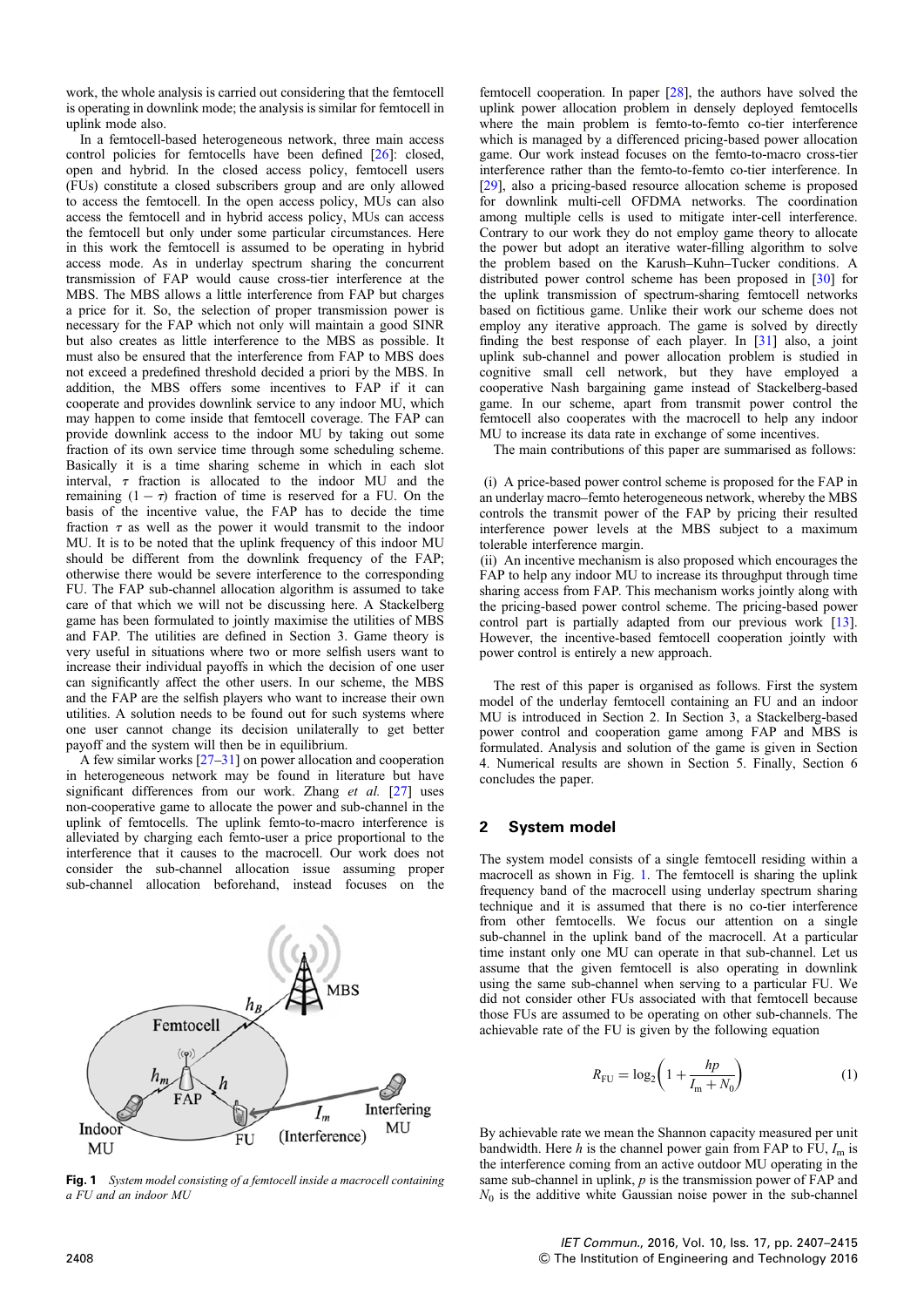which is assumed to be constant all over the macrocell area. If  $h_B$  is the channel power gain from the FAP to the MBS then the cross-tier interference caused by the FAP to the MBS is  $h_{BP}$  which must meet the condition  $h_B p \leq I_{\text{th}}$ , where  $I_{\text{th}}$  is the tolerable interference threshold at the MBS.

If the FAP takes out  $\tau$  fraction of time from servicing the given FU and provide downlink service to any indoor MU (with different uplink frequency) within its coverage then the achievable rate of the indoor MU is given by the following equation

$$
R_{\rm MU} = \tau \log_2 \left( 1 + \frac{h_{\rm m} p_{\rm m}}{N_0} \right) \tag{2}
$$

where  $h_m$  is the channel power gain from FAP to indoor MU and  $p_m$ is the transmission power of FAP for indoor MU. For the time indoor MU is being served by the FAP, the FU remains inactive. So, the achievable rate of the FU, i.e.  $R_{\text{FU}}$  will be changed to  $(1 - \tau) \log_2 (1 + (hp/(I_m + N_0)))$ . We assume that the FAP is equipped with software defined radio technology which enables it to easily shift its operating frequency from its own transmission frequency to the indoor MU's frequency for this  $\tau$  fraction of time and the same sub-channel is locked at the MBS from using it on any other MU.

## 3 Formulation of joint power control and cooperation game

The price-based power control and incentive-based cooperation of the FAP can be modelled as a Stackelberg game among the MBS and FAP to jointly maximise both of their utilities. Here the MBS acts as a leader of the game which first takes the decision on the interference price and the incentive value. Then, knowing those decisions, the FAP, which acts as a follower, figures out its transmission power strategies and the fraction of time it will help to the indoor MU. Let  $c$  be the interference price, i.e. the price per unit amount of interference created at the MBS and  $c<sub>m</sub>$  be the incentive value which is the price the MBS offers to the FAP per unit achievable data rate the indoor MU would get from FAP cooperation. The utilities of the MBS and FAP are formulated below. MBS: The utility of the MBS is defined as

$$
U_M = ch_B p(1 - \tau) - c_m \tau \log_2 \left( 1 + \frac{h_m p_m}{N_0} \right)
$$

$$
+ \beta \left( \tau \log_2 \left( 1 + \frac{h_m p_m}{N_0} \right) - R_m \right) \tag{3}
$$

The first term  $ch_Bp(1 - \tau)$  is the average revenue earned from the FAP due to the interference created at the MBS. The second term  $c_m \tau \log_2 (1 + (h_m p_m/N_0))$  with a negative sign is due to the incentive it has to provide to the FAP to encourage it to cooperate and provide downlink service to the indoor MU. The third term  $\beta(\tau \log_2(1 + (h_m p_m/N_0)) - R_m)$  is a satisfaction measure due to the higher achievable data rate it gets from the FAP cooperation. Here  $R<sub>m</sub>$  is the achievable data rate of the indoor MU obtained from MBS without FAP cooperation which is assumed to be constant over the entire femtocell since the femtocell coverage is very small compared with the macrocell area. The constant  $\beta$  is the monetary equivalent of unit amount of increased achievable data rate. Without FAP cooperation the MBS utility will be  $U_M = ch_B p$ . The MBS has to choose proper values of c and  $c<sub>m</sub>$  to maximise its utility with the constraint that the utility of the MBS after FAP cooperation is higher than or at least equal to the utility it would obtain without FAP cooperation otherwise there would be no meaning for the MBS to provide incentive to the FAP for cooperation. The optimisation problem for the MBS then can be

written as

$$
\max_{c,c_{\rm m}} U_M = ch_B p (1 - \tau) - c_{\rm m} \tau \log_2 \left( 1 + \frac{h_{\rm m} p_{\rm m}}{N_0} \right) + \beta \left( \tau \log_2 \left( 1 + \frac{h_{\rm m} p_{\rm m}}{N_0} \right) - R_{\rm m} \right)
$$
(4a)

s.t. 
$$
ch_B p(1 - \tau) - c_m \tau \log_2 \left( 1 + \frac{h_m p_m}{N_0} \right)
$$
  
  $+ \beta \left( \tau \log_2 \left( 1 + \frac{h_m p_m}{N_0} \right) - R_m \right) \ge ch_B p$   
and  $c, c_m \ge 0$  (4c)

FAP: The FAP acts as a follower in the Stackelberg game. The utility of the FAP is defined as

$$
U_F = \mu (1 - \tau) \log_2 \left( 1 + \frac{hp}{I_m + N_0} \right) - ch_B p (1 - \tau)
$$

$$
+ c_m \tau \log_2 \left( 1 + \frac{h_m p_m}{N_0} \right) - kp_m \tau
$$
(5)

The first term  $\mu (1 - \tau) \log_2 (1 + (hp/(I_m + N_0)))$  is due to the achievable rate of the FU where  $\mu$  is the monetary equivalent of the unit achievable rate. The second term  $ch_Bp(1 - \tau)$  with a minus sign is due to the price it has to pay to the MBS for creating interference. The third term  $c_m \tau \log_2 (1 + (h_m p_m/N_0))$  is the incentive it gets from the MBS for providing access to the indoor MU for  $\tau$  fraction of time. Finally the last term is the energy cost due to the power it has to transmit to the indoor MU. This energy cost is proportional to  $p_m$  and  $\tau$ ; the proportionality constant being  $k$  which is the monetary equivalent of the unit energy cost. The utility of the FAP without cooperation is obtained by simply putting  $\tau = 0$  in (5). The FAP has to maximise its utility with respect to  $p$ ,  $p_m$  and  $\tau$  with the constraint that the transmit power cannot exceed the maximum value  $p_{\text{max}}$  for both p and  $p_m$ . Also, the utility of the FAP with cooperation must be greater than or equal to the utility without cooperation and the achievable rate of the FU must not drop below a threshold value  $R<sub>th</sub>$  during cooperation. Therefore, the optimisation problem for the FAP can be written as

$$
\max_{p, p_{\text{m}}, \tau} U_F = \mu (1 - \tau) \log_2 \left( 1 + \frac{hp}{I_{\text{m}} + N_0} \right) - ch_B p (1 - \tau) + c_{\text{m}} \tau \log_2 \left( 1 + \frac{h_{\text{m}} p_{\text{m}}}{N_0} \right) - kp_{\text{m}} \tau
$$
 (6a)

s.t. 
$$
(1 - \tau) \log_2 \left( 1 + \frac{hp}{I_m + N_0} \right) \ge R_{\text{th}}
$$
 (6b)

(see (6c))  $0 \le p, \quad p_m \le p_{max}$  (6d)

$$
and \quad 0 \le \tau \le 1 \tag{6e}
$$

# 4 Analysis of joint power control and cooperation game

On the basis of the utilities defined above, we will analyse the game in this section to obtain the Nash equilibrium solution [32]. In a non-cooperative game  $G = [\mathcal{N}, \{S_i\}, \{U_i(.)\}]$ , where  $\mathcal{N} = \{1, 2, ..., N\}$  refers to the set of players,  $S_i$  and  $U_i(.)$  are, respectively, the strategy set and the utility for player  $i$ , the

$$
\mu(1-\tau)\log_2\left(1+\frac{hp}{I_m+N_0}\right)-ch_Bp(1-\tau)+c_m\tau\log_2\left(1+\frac{h_m p_m}{N_0}\right)-kp_m\tau\geq \mu\log_2\left(1+\frac{hp}{I_m+N_0}\right)-ch_Bp\tag{6c}
$$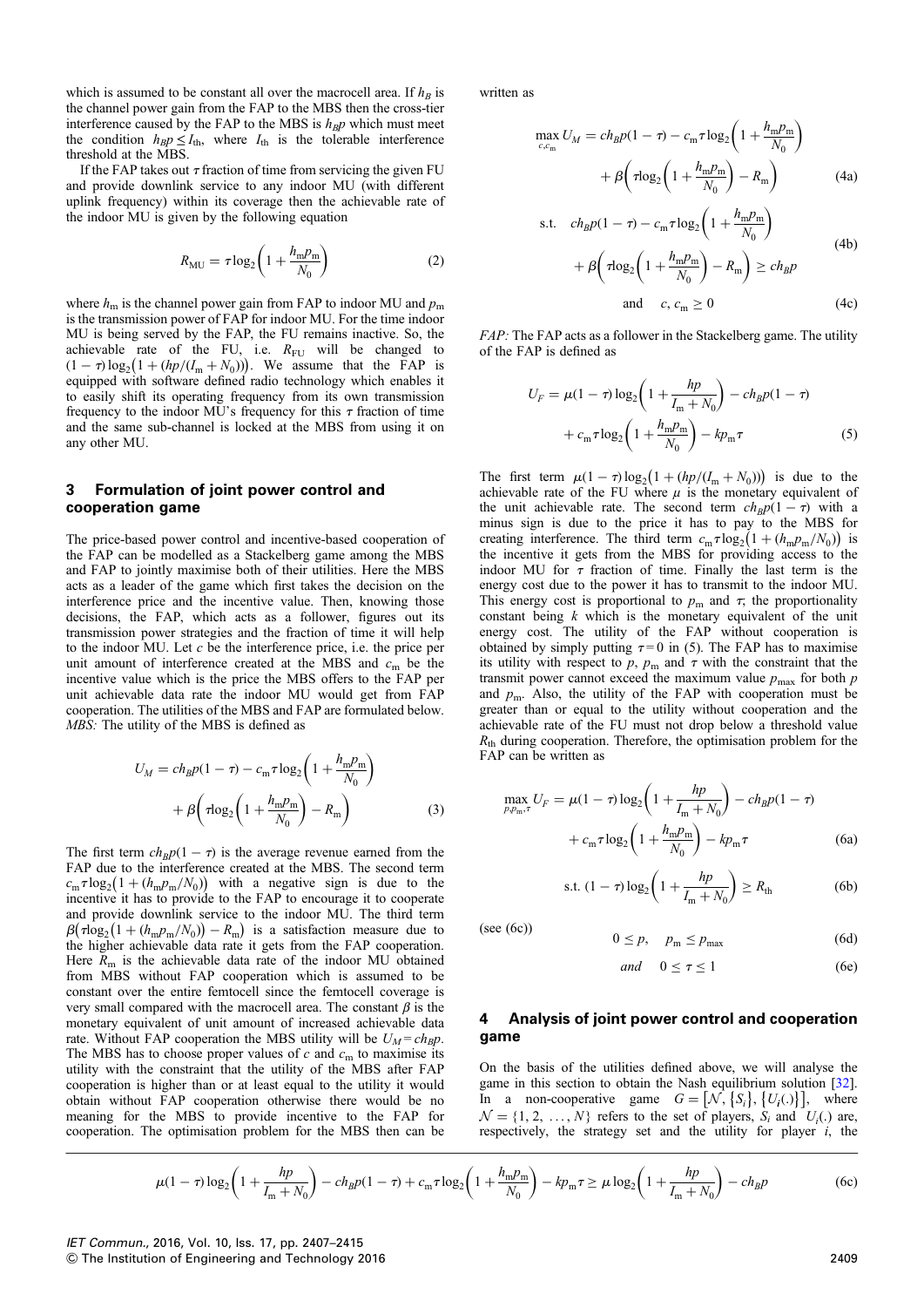strategy vector  $\mathbf{s}^* = [s_1^*, s_2^*, \dots s_N^*]$  is a Nash equilibrium solution if for every  $i \in \mathcal{N}$ 

$$
U_i(s_i^*, s_{-i}^*) \ge U_i(s_i, s_{-i}^*) \quad \forall s_i \in S_i, \ s_i \ne s_i^* \tag{7}
$$

At Nash equilibrium, no user can unilaterally improve its individual utility. Generally the backward induction method is used to find the Nash equilibrium of a Stackelberg game. That means the analysis of the game should start from the follower of the Stackelberg game, i.e. from the FAP and then move on to the leader, i.e. to the MBS.

The FAP has to maximise  $U_F$  with respect to three variables  $\tau$ , p and  $p_m$ . From (6a) it is seen that for fixed values of p,  $p_m$ , c and  $c_m$ ,  $U_F$  is a linear function of  $\tau$ . A non-zero solution of  $\tau$  is possible if (6c) is satisfied, i.e.

$$
-\mu \log_2 \left( 1 + \frac{hp}{I_m + N_0} \right) + ch_B p + c_m \log_2 \left( 1 + \frac{h_m p_m}{N_0} \right) - kp_m \ge 0
$$
\n(8)

That means for a non-zero solution of  $\tau$ ,  $U_F$  has to be a non-decreasing linear function of  $\tau$ . The value of  $\tau$  must also satisfy two other criteria given by (4b) and (6b), i.e.

$$
\tau \ge \frac{\beta R_{\rm m}}{\left(\beta - c_{\rm m}\right) \log_2\left(1 + \left(h_{\rm m} p_{\rm m}/N_0\right)\right) - ch_B p} \tag{9a}
$$

$$
\tau \le 1 - \frac{R_{\text{th}}}{\log_2\left(1 + (hp/(I_{\text{m}} + N_0))\right)} \tag{9b}
$$

So for given p,  $p_m$ , c and  $c_m$  the optimal value of  $\tau$  is given by the following equation

$$
\tau^* = 1 - \frac{R_{\text{th}}}{\log_2\left(1 + \left(hp/(I_{\text{m}} + N_0)\right)\right)}\tag{10}
$$

provided that  $\tau^* \in [0, 1]$  with condition (8) as well as the following condition hold

$$
\frac{\beta R_{\text{m}}}{(\beta - c_{\text{m}})\log_2(1 + (h_{\text{m}}p_{\text{m}}/N_0)) - ch_B p}
$$
  
\n
$$
\leq 1 - \frac{R_{\text{th}}}{\log_2(1 + (hp/(I_{\text{m}} + N_0)))}
$$
(11)

If any of the two conditions (8) and (11) is not satisfied then  $\tau^*$  is set to be zero meaning that the cooperation of FAP does not yield better result. From (10) it is evident that whenever the FAP cooperates the achievable data rate of the FU will always be  $R_{th}$ .

Now to maximise  $U_F$  with respect to p and  $p_m$  we can decompose  $U_F$  as given in (5) into two parts:  $U_{F1}$  which is only a function of p and  $U_{F2}$  a function of  $p<sub>m</sub>$  as given below

$$
U_F(p, p_m) = (1 - \tau)U_{F1}(p) + \tau U_{F2}(p_m) \tag{12}
$$

where from (5),  $U_{F1}(p)$  and  $U_{F2}(p_m)$  can be written as

$$
U_{F1}(p) = \mu \log_2 \left( 1 + \frac{hp}{I_m + N_0} \right) - ch_B p \tag{13}
$$

$$
U_{F2}(p_m) = c_m \log_2 \left( 1 + \frac{h_m p_m}{N_0} \right) - k p_m \tag{14}
$$

Thus, to maximise  $U_F(p, p_m)$  we have to separately maximise  $U_{F1}(p)$ and  $U_{F2}(p_m)$  with respect to p and  $p_m$ , respectively. The optimal solution for p is derived by taking the derivative of  $U_{F1}$  with

respect to  $p$  and equating it to zero, i.e.

$$
\frac{\partial U_{F1}}{\partial p}\Big|_{p^*} = \mu(\log_2 e) \frac{h}{hp^* + I_m + N_0} - ch_B = 0
$$
  
or, 
$$
p^* = \frac{\mu(\log_2 e)}{ch_B} - \frac{I_m + N_0}{h}
$$
 (15)

Now considering the constraint  $0 \le p \le p_{\text{max}}$ , the optimal solution in general is given by the following equation

$$
p^* = \begin{cases} 0 & \text{if } \frac{\mu(\log_2 e)}{ch_B} < \frac{I_m + N_0}{h} \\ \frac{\mu(\log_2 e)}{ch_B} - \frac{I_m + N_0}{h} & \text{if } 0 \le \frac{\mu(\log_2 e)}{ch_B} - \frac{I_m + N_0}{h} \le p_{\text{max}} \\ p_{\text{max}} & \text{if } \frac{\mu(\log_2 e)}{ch_B} - \frac{I_m + N_0}{h} > p_{\text{max}} \end{cases}
$$
(16)

The double derivative of  $U_{F1}$  with respect to p yields

$$
\frac{\partial^2 U_{F1}}{\partial p^2} = -\frac{\mu h^2 (\log_2 e)}{(hp + I_m + N_0)^2} < 0 \quad \text{for } p \in [0, p_{\max}] \tag{17}
$$

Hence  $\frac{\partial^2 U_{F1}}{\partial x^2}$  $\partial p^2$  $\Bigg|_{p^*}$  $<$  0, which proves that  $U_{F1}$  is indeed maximum for  $p^*$  given in (16).

In the same way, the optimal solution for  $p<sub>m</sub>$  is derived by taking the derivative of  $U_{F2}$  with respect to  $p_m$  and equating it to zero, i.e.

$$
\frac{\partial U_{F2}}{\partial p_{\rm m}}\bigg|_{p_{\rm m}^*} = c_{\rm m} (\log_2 e) \frac{h_{\rm m}}{h_{\rm m} p_{\rm m}^* + N_0} - k = 0
$$
\nor,  $p_{\rm m}^* = \frac{c_{\rm m} (\log_2 e)}{k} - \frac{N_0}{h_{\rm m}}$  (18)

Now considering the constraint  $0 \le p_m \le p_{\text{max}}$ , the optimal solution in general is given by the following equation

$$
p_{\rm m}^{*} = \begin{cases} 0 & \text{if } \frac{c_{\rm m}(\log_{2}e)}{k} < \frac{N_{0}}{h_{\rm m}} \\ \frac{c_{\rm m}(\log_{2}e)}{k} - \frac{N_{0}}{h_{\rm m}} & \text{if } 0 \le \frac{c_{\rm m}(\log_{2}e)}{k} - \frac{N_{0}}{h_{\rm m}} \le p_{\rm max} \\ p_{\rm max} & \text{if } \frac{c_{\rm m}(\log_{2}e)}{k} - \frac{N_{0}}{h_{\rm m}} > p_{\rm max} \end{cases}
$$
(19)

Now the double derivative of  $U_{F2}$  with respect to  $p_m$  yields

$$
\frac{\partial^2 U_{F2}}{\partial p_m^2} = -\frac{c_m h_m^2 (\log_2 e)}{(h_m p_m + N_0)^2} < 0 \quad \text{for } p_m \in [0, \ p_{\text{max}}]
$$
 (20)

Hence  $\frac{\partial^2 U_{F1}}{\partial x^2}$  $\partial p_m^2$  $\bigg|_{p^*_\mathfrak{m}}$  $<$  0, which proves that  $U_{F2}$  is indeed maximum for  $p_{\rm m}^*$  given by (19).

After solving the analytical expression of  $p^*$ ,  $p_m^*$  and  $\tau^*$  in terms of interference price  $c$  and incentive value  $c<sub>m</sub>$  we now move on to the MBS, the leader of the Stackelberg game to find the optimal values of c and  $c_m$ . The utility of the MBS  $U_M$  in (3) can be decomposed into two parts  $U_{M1}$  which depends only on c and  $U_{M2}$ which depends only on  $c<sub>m</sub>$ 

$$
U_M(c, c_m) = (1 - \tau)U_{M1}(c) + \tau U_{M2}(c_m) - \beta R_m \qquad (21)
$$

IET Commun., 2016, Vol. 10, Iss. 17, pp. 2407–2415 2410 & The Institution of Engineering and Technology 2016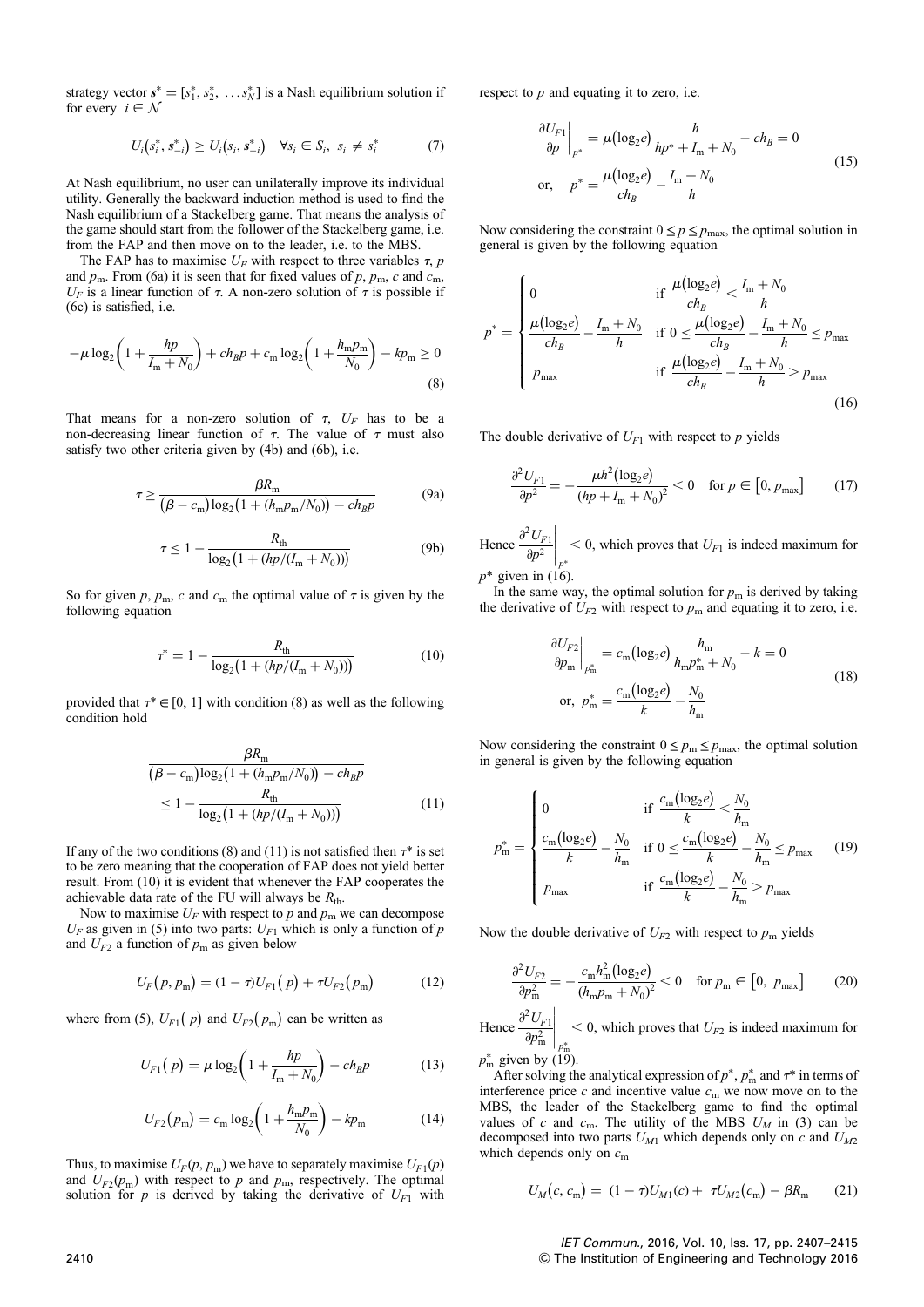where from (3),  $U_{M1}(c)$  and  $U_{M2}(c_m)$  can be written as

$$
U_{M1}(c) = ch_B p \tag{22}
$$

$$
U_{M2}(c_{\rm m}) = (\beta - c_{\rm m}) \log_2 \left( 1 + \frac{h_{\rm m} p_{\rm m}}{N_0} \right)
$$
 (23)

To maximise  $U_M(c, c_m)$  we have to separately maximise  $U_{M1}(c)$  and  $U_{M2}(c_{\rm m})$  with respect to c and c<sub>m</sub>, respectively, with p and p<sub>m</sub> replaced by  $p^*$  and  $p^*_{m}$  in their expressions. In maximising  $U_{M1}(c)$ , a constraint must also be well taken care of that is the interference created at the MBS by the FAP transmission power  $p^*$  must not exceed a predefined threshold, i.e.  $h_B p^* \leq I_{\text{th}}$ . Apparently it seems that the constraint has nothing to do with finding the optimal solution  $c^*$ . However, as derived before in (16) this optimal value  $c^*$  will in turn be used by the FAP to calculate the optimal value of  $p$ . So, the first optimisation problem of the MBS can be written as

$$
\max_{c} U_{M1}(c) = ch_B p^*
$$
 (24a)

$$
\text{s.t.} \quad h_B p^* \le I_{\text{th}} \tag{24b}
$$

and 
$$
c \ge 0
$$
 (24c)

The optimisation problem can be solved in two cases:

Case I:  $h_B p_{\text{max}} \ge I_{\text{th}}$ 

In this case, the optimal value of p must be less than  $p_{\text{max}}$  and it is given by (15) provided the following condition is satisfied

$$
\frac{\mu(\log_2 e)}{ch_B} \ge \frac{I_m + N_0}{h}
$$
\n
$$
\text{or, } c \le \frac{\mu h(\log_2 e)}{h_B(I_m + N_0)}\tag{25}
$$

otherwise  $p^* = 0$  from (16), i.e. the FAP would stop transmitting to the FU and the MBS would not get any interference price. So, we can write (24) as

$$
\max_{c} \ \mu(\log_2 e) - \frac{ch_B}{h}(I_m + N_0) \tag{26a}
$$

s.t. 
$$
\frac{\mu(\log_2 e)}{c} - \frac{h_B}{h} (I_m + N_0) \le I_{\text{th}}
$$
 (26b)

and 
$$
0 \le c \le \frac{\mu h(\log_2 e)}{h_B(I_m + N_0)}
$$
 (26c)

The objective function of the optimisation problem (26) is a linearly decreasing function of  $c$  with the value of  $c$  lower limited by the constraint (26b). So the solution is the value of  $c$  for which the equality condition of (26b) is hold, i.e.

$$
c^* = \frac{\mu(\log_2 e)}{I_{\text{th}} + (h_B/h)(I_{\text{m}} + N_0)}
$$
(27)

It can easily be verified that  $c^*$  satisfies the condition (26c) for positive values of  $I_{\text{th}}$ .

Case II: 
$$
h_B p_{\text{max}} < I_{\text{th}}
$$

In this case,  $p^*$  is set to the maximum value  $p_{\text{max}}$  and  $U_{M,1}(c) = ch_B p_{\text{max}}$  will increase linearly with c but only as long as  $(\mu (\log_2 e) / ch_B) - ((I_m + N_0)/h) \ge p_{\max}$  or,  $c \le (\mu (\log_2 e) /$  $(h_B p_{\text{max}} + (h_B/h)(I_m + N_0))$ . As c is increased further, the value of  $((\mu(\log_2 e)/ch_B) - ((I_m + N_0)/h))$  goes below  $p_{\max}$  and hence  $p^*$  $\leq p_{\text{max}}$  from (16). Therefore, when  $c > (\mu(\log_2 e)/(\hbar_B p_{\text{max}}+$  $(h_B/h)(I_m + N_0))$  we get from (22),  $U_{M1}(c) = \mu(\log_2 e)$  $(ch_B/h)(I_m + N_0)$ , which is a linearly decreasing function of c. So

1. Initialisation:  $P_{max}$ , k,  $\mu$ ,  $\beta$ ,  $N_0$  are all assumed to be known to the MBS. The FAP estimates  $h$ ,  $h_m$ . and  $h_p$  and inform these values to MBS via backhaul. The FU estimates the interference  $I_m$  coming from the interfering MU and through FAP it is informed to the MBS. The MBS also decides a certain tolerable interference threshold  $I_{th}$ .

2. If  $h_B P_{max} \geq I_{th}$ 

Set 
$$
c^* = \frac{\mu(\log_2 e)}{I_{th} + \frac{h_B}{h}(I_m + N_0)}
$$

Else

Set 
$$
c^* = \frac{\mu(\log_2 e)}{h_B p_{max} + \frac{h_B}{h}(I_m + N_0)}
$$

End If

3. Find the solution  $x^*$  of the following equation

$$
log_2(x) - \frac{\beta(log_2e)}{x} + log_2\left(\frac{h_m(log_2e)}{kN_0}\right) + log_2e = 0
$$
  
4. If  $x^* \le \frac{k}{(log_2e)}\left(p_{max} + \frac{N_0}{h_m}\right)$   
Set  $c_m^* = x^*$ 

Else

Set 
$$
c_m^* = \frac{k}{(\log_2 e)} \left( p_{max} + \frac{N_0}{h_m} \right)
$$

End If

5. Inform  $c^*$  and  $c_m^*$  to the FAP

Fig. 2 Algorithm for MBS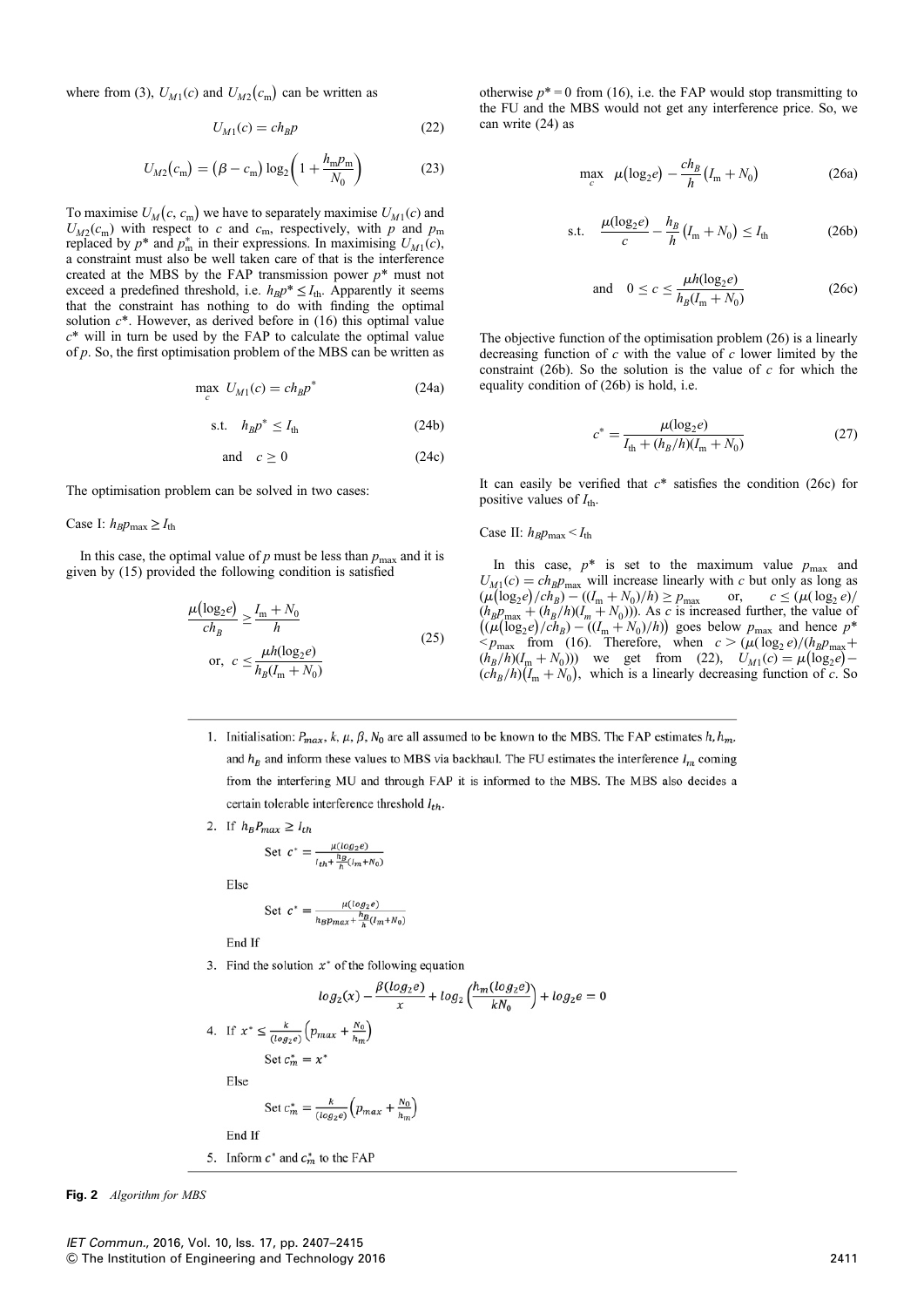- 1. Initialisation:  $P_{max}$ , k,  $\mu$ ,  $\beta$ ,  $N_0$  are all assumed to be known to the FAP. The FAP estimates h,  $h_m$ , and  $h_R$ . The FU estimates the interference  $I_m$  coming from the interfering MU and informs it to the FAP. The FAP also decides a value for the minimum achievable rate  $R_{th}$  during cooperation.
- 2. Receive  $c^*$  and  $c_m^*$  from the MBS

3. If  $\frac{\mu(log_2e)}{c^*h_B} - \frac{l_m+N_0}{h} < 0$ Set  $p^* = 0$ Else if  $0 \le \frac{\mu(\log_2 e)}{c^* h_B} - \frac{l_m + N_0}{h} \le p_{max}$ Set  $p^* = \frac{\mu(\log_2 e)}{c^* h_B} - \frac{l_m + N_0}{h}$ Else Set  $p^* = p_{max}$ End If 4. If  $\frac{c_m^*(log_2 e)}{k} - \frac{N_0}{h_m} < 0$ Set  $p_m^* = 0$ Else if  $0 \le \frac{c_m^*(log_2 e)}{k} - \frac{N_0}{h_m} \le p_{max}$ Set  $p_m^* = \frac{c_m^*(log_2 e)}{k} - \frac{N_0}{h_m}$ Else Set  $p_m^* = p_{max}$ End If 5. If  $c^*h_B p^* - \mu \log_2 \left(1 + \frac{hp^*}{l_m + N_0}\right) + c_m^* \log_2 \left(1 + \frac{h_m p_m^*}{N_0}\right) - k p_m^* \ge 0$  $\text{If } \ \frac{\beta R_m}{(\beta - c_m^*)log_2\Big(1 + \frac{h_m p_m^*}{N_0}\Big) - c^* h_B p^*} \leq 1 - \frac{R_{th}}{log_2\Big(1 + \frac{h p^*}{I_m + N_0}\Big)}$ Set  $\tau^* = 1 - \frac{R_{th}}{\log_2(1 + \frac{hp^*}{Im + N_0})}$ Else Set  $\tau^* = 0$ End If Else Set  $\tau^* = 0$ 

Fig. 3 Algorithm for FAP

the optimised value of  $c$  is

$$
c^* = \frac{\mu(\log_2 e)}{h_B p_{\max} + (h_B/h)(I_m + N_0)}
$$
(28)

In general, the optimal solution for interference price  $c$  is written as

End If.

$$
c^* = \begin{cases} \frac{\mu(\log_2 e)}{I_{\text{th}} + (h_B/h)(I_{\text{m}} + N_0)} & \text{if } h_B p_{\text{max}} \ge I_{\text{th}}\\ \frac{\mu(\log_2 e)}{h_B p_{\text{max}} + (h_B/h)(I_{\text{m}} + N_0)} & \text{otherwise} \end{cases}
$$
(29)

The second optimisation problem for the MBS in order to determine the incentive value  $c_m$  can be written as

$$
\max_{c_m} U_{M2}(c_m) = (\beta - c_m) \log_2 \left( 1 + \frac{h_m p_m^*}{N_0} \right) \tag{30a}
$$

$$
\text{s.t.} \quad c_{\text{m}} \ge 0 \tag{30b}
$$

In solving the problem, we first assume  $p_m^* = (c_m (\log_2 e)/k)$  $(N_0/h_m) \le p_{\text{max}}$ . Putting the value of  $p_m^*$  in the expression for  $U_{M2}(c_{\rm m})$  we get

$$
U_{M2}(c_{\rm m}) = (\beta - c_{\rm m}) \log_2 \left( \frac{h_{\rm m} c_{\rm m} (\log_2 e)}{k N_0} \right) \tag{31}
$$

To get the optimal value of  $c_m$  we take the derivative of  $U_{M2}(c_m)$ with respect to  $c_m$  and equate it to zero to get the following equation

$$
\log_2(e_m^*) - \frac{\beta(\log_2 e)}{e_m^*} + \log_2\left(\frac{h_m(\log_2 e)}{kN_0}\right) + \log_2 e = 0 \tag{32}
$$

The solution of (32) would give the optimal value of  $c<sub>m</sub>$  but this equation is very difficult to solve analytically. Here we will take the help of numerical techniques to find the solution. It can easily be verified that the solution would indeed yield the maximum of  $U_{M2}$  by taking the second derivative of  $U_{M2}$  with respect to  $c_{\rm m}$ . Now if the solution does not satisfy the condition  $(c_m^*(\log_2 e)/k)$ –  $(N_0/h_m) \le p_{\text{max}}$ , i.e. if  $c_m^* > (k/(\log_2 e)) (p_{\text{max}} + (N_0/h_m))$  then

IET Commun., 2016, Vol. 10, Iss. 17, pp. 2407–2415 2412 & The Institution of Engineering and Technology 2016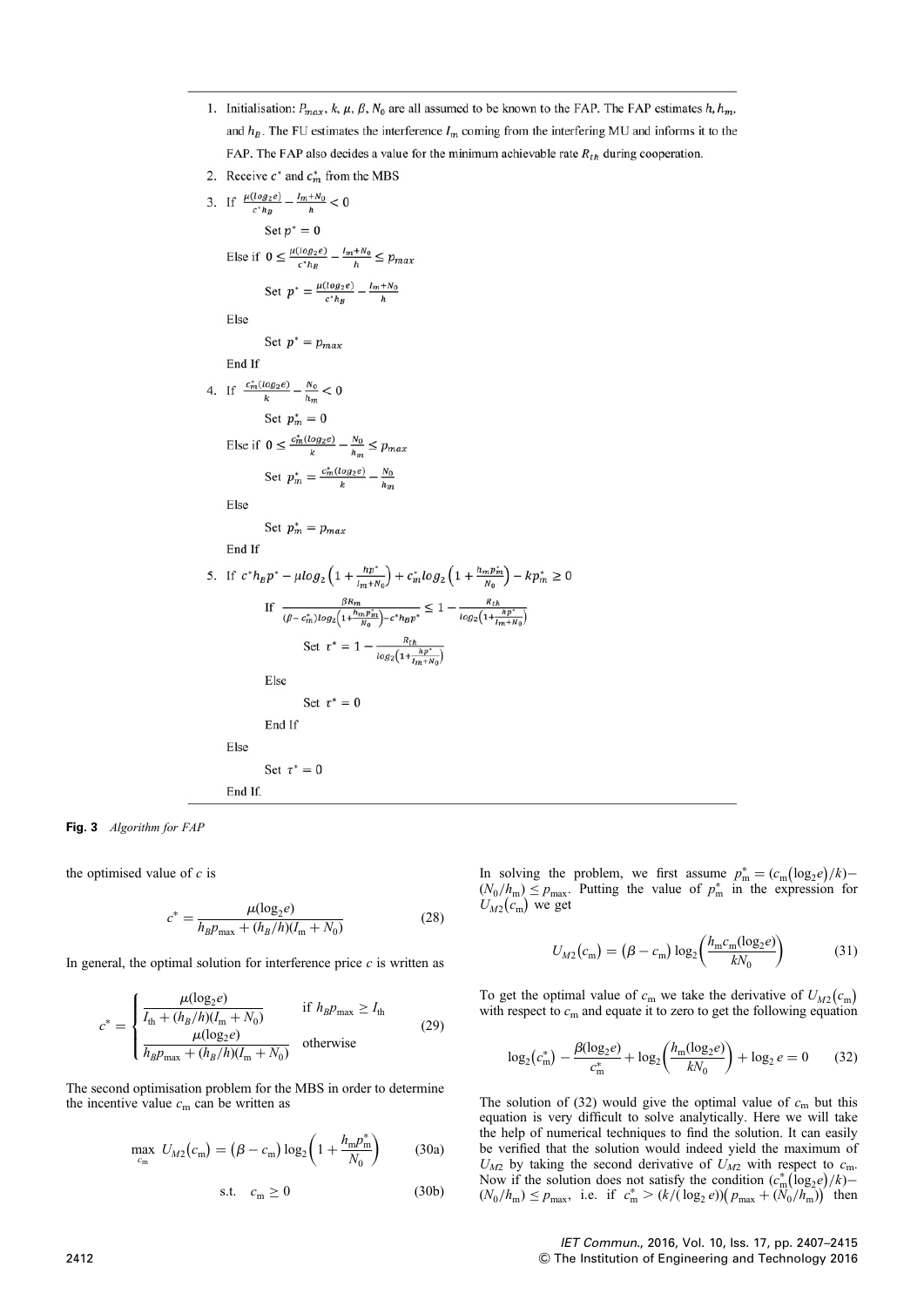#### Table 1 Simulation parameters

| Parameters                                    | Values                                     |
|-----------------------------------------------|--------------------------------------------|
| macrocell coverage radius $(Rm)$              | $500 \text{ m}$                            |
| femtocell coverage radius $(R_f)$             | 20 <sub>m</sub>                            |
| MBS transmission power $(P_{\text{mbs}})$     | 40 dBm                                     |
| MU transmission power $(P_{\text{mu}})$       | 20 dBm                                     |
| maximum power of the FAP ( $p_{\text{max}}$ ) | $30$ dBm                                   |
| wall penetration loss (WL)                    | 10dB                                       |
| noise power per sub-channel                   | $-120$ dBm                                 |
| minimum achievable rate of FU $(R_{th})$      | 6 bits/s/Hz                                |
| FAP-FU distance                               | 5 <sub>m</sub>                             |
| FAP - indoor MU distance                      | 10 <sub>m</sub>                            |
| FU – interfering MU distance                  | 80 <sub>m</sub>                            |
| MBS-FAP/indoor MU path loss                   | $15.3 + 37.6$ log <sub>10</sub> $(d) + WL$ |
| FAP-FU/indoor MU path loss                    | $38.46 + 20\log_{10}(d) + 0.7a$            |
| FU – interfering MU path loss                 | $15.3 + 37.6 \log_{10}(d) + \text{WL}$     |

 $p_{\text{m}}^* = p_{\text{max}}$  and the expression for  $U_{M2}(c_{\text{m}})$  becomes

$$
U_{M2}(c_{\rm m}) = (\beta - c_{\rm m}) \log_2 \left( 1 + \frac{h_{\rm m} p_{\rm max}}{N_0} \right)
$$
 (33)

which decreases linearly if  $c<sub>m</sub>$  is increased further. The optimal value of  $c_m$  is then given by the following equation

$$
c_{\rm m}^* = \frac{k}{(\log_2 e)} \left( p_{\rm max} + \frac{N_0}{h_{\rm m}} \right) \tag{34}
$$

The existence of the Nash equilibrium can be proved following the proposition in [33] but cannot be provided here due to space limitation. The implementation algorithms for the joint power control and cooperation game is given below Algorithms 1 and 2 (see Figs. 2 and 3)

## 5 Results and discussions

The simulation model comprises of one circular macrocell of 500 m radius with an MBS at the centre and one femtocell located within the macrocell operating in same frequency sub-channel in the uplink band of the macrocell. The femtocell is assumed to be of circular shape with a radius of 20 m consisting of one FAP at the centre and one FU located within the femtocell at a distance 5 m from the FAP. An indoor MU is also located within the femtocell at a distance 10 m from the FAP. There is an interfering MU operating in the same sub-channel causing interference to the FAP downlink transmission at a distance 80 m from the FU. The test scenario for simulation indicating the locations of the FAP, FU, indoor MU and interfering MU is shown in Fig. 4. The values of the constants  $\mu$ ,  $\beta$  and k have huge impact on the performance of this incentive-based femtocell cooperation scheme. Fig. 5 indicates



Fig. 4 Test scenario for simulation indicating the locations of the FAP, FU, indoor MU and interfering MU



Fig. 5 Feasible values of  $\beta$  and  $\mu$  which leads to FAP cooperation when k  $= 1$ ,  $I_{th} = -100$  dBm and the distance between MBS and FAP is 400 m

which set of values of  $\mu$  and  $\beta$  would prompt the FAP to cooperate (lightly shaded zone) and which set of values would not (dark zone) while the value of  $k$  is set equal to 1, the distance between the MBS and FAP is kept at 400 m, interference threshold  $I_{\text{th}}$  at the MBS is set at  $-100$  dBm and all other system parameters are set according to Table 1.

For the rest of the simulation, we will use the setting  $\mu = 0.2$ ,  $\beta = 5$ and  $k = 1$ . All the simulation parameters are summarised in Table 1. The different path loss models are taken from [7]. The simulation is carried out on this test scenario to compute the optimal fraction  $\tau$  for which the femtocell would cooperate, the achievable rate of indoor MU and FU as well as the utilities of the MBS and FAP using the previously derived analytical expressions in MATLAB. The performance of this scheme is shown by varying the femtocell distance with respect to the MBS.

In Fig. 6, the plot of optimal value of  $\tau$  with the femtocell distance from the MBS is shown for different values of  $I_{\text{th}}$ . At  $I_{\text{th}} = -90$  dBm the femtocell would cooperate, i.e. optimal  $\tau$  is non-zero if the FAP is at least ∼225 m away from the MBS because for MBS–FAP distance below 225 m the indoor MU gets sufficiently high data rate from the MBS and cooperation would not yield higher utility for the MBS at the same time satisfying the minimum achievable bit rate  $R_{\text{th}} = 6$  bits/s/Hz for the FU. That means the condition (11) is not satisfied for any time fraction  $\tau \in [0, 1]$ . It is observed that as  $I_{\text{th}}$  becomes stricter the femtocell would cooperate only if it is further away from the MBS and the fraction of time it would cooperate also becomes lower. The reason for this is that the condition (11) is valid for a larger MBS–FAP distance at a lower interference threshold  $I_{\text{th}}$ . Also, the FAP transmit power p must be lowered at a lower interference threshold. So the cooperation time fraction  $\tau$  must be lowered in order to achieve the minimum achievable bit rate  $R_{\text{th}} = 6$  bits/s/Hz for the FU. It is also noticed



Fig. 6 Optimal value of  $\tau$  for different locations of the femtocell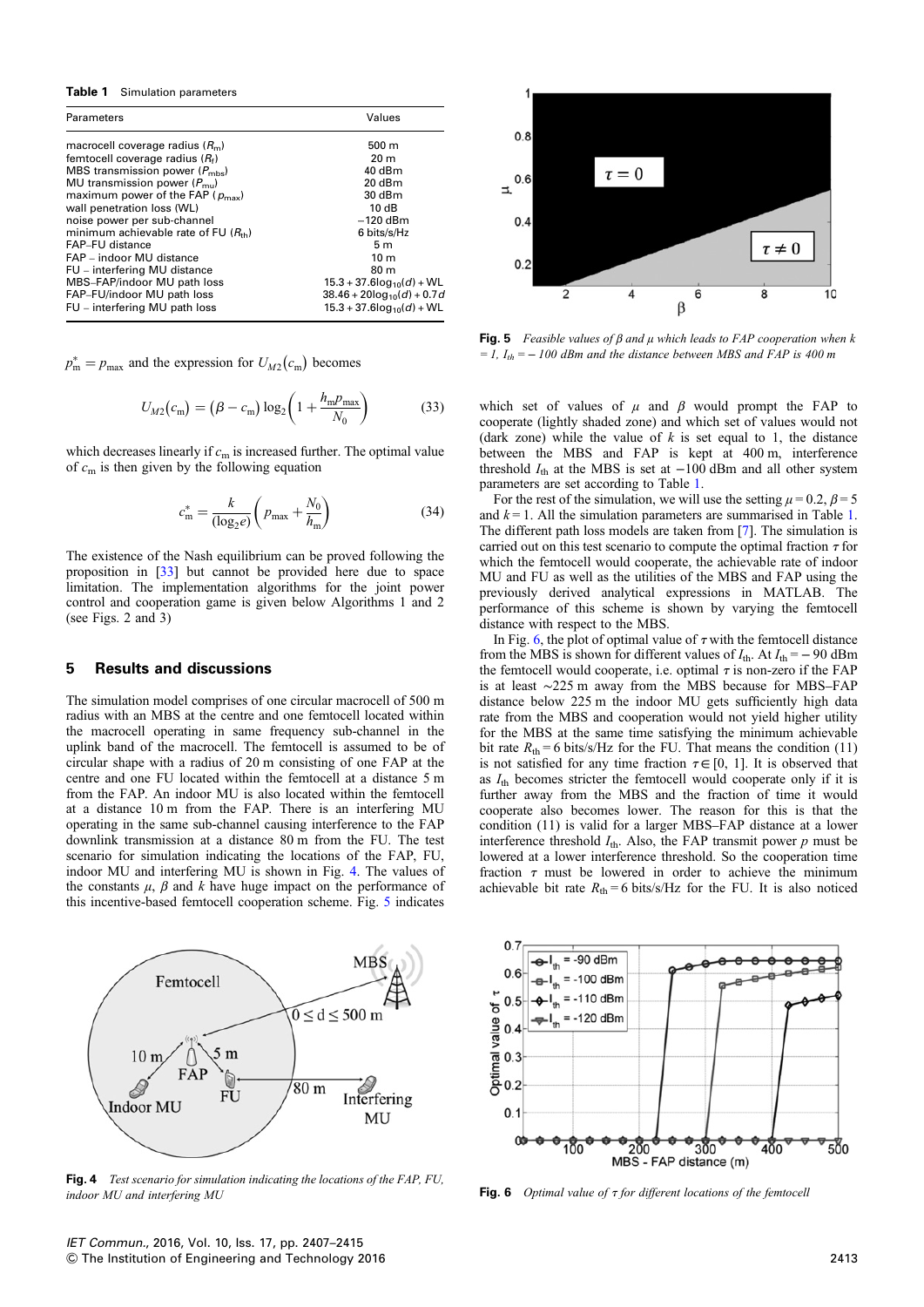

Fig. 7 Achievable rate of the indoor MU for different locations of the femtocell

that when the femtocell cooperates the optimal  $\tau$  value increases slightly with MBS–FAP distance for a certain  $I_{\text{th}}$  because at larger distance away from the MBS, the FAP can transmit with higher transmit power p satisfying the interference constraint  $h_B p = I_{th}$  and so it can afford to allocate a higher cooperation time  $\tau$  to the indoor MU. At  $I_{\text{th}} = -90$  dBm it is observed that optimal  $\tau$ becomes constant beyond ∼325 m because at that distance the FAP transmit power  $p$  becomes  $p_{\text{max}}$  which can no longer be increased resulting in constant optimal  $\tau$ . At  $I_{\text{th}} = -120$  dBm the femtocell does not cooperate at all even at the farthest edge of the macrocell.

Fig. 7 shows the achievable rate of the indoor MU at different distances of the femtocell from the MBS. As long as the optimal  $\tau = 0$  the MU would be getting downlink service directly from the MBS and the achievable rate curve shows a decreasing exponential form with increasing distance. As soon as the FAP start cooperating,  $\tau$  becomes non-zero and the rate curve increasing slowly with distance. For  $I_{\text{th}} = -90$  dBm, the fixed achievable rate of the indoor MU beyond ∼325 m is due to constant optimal  $\tau$  as seen in Fig. 6. This increase in achievable rate of the indoor MU comes at the expense of rate drop of the associated FU of the femtocell as evident in Fig. 8. This decrement of rate of the FU is compensated by the incentives the FAP gets from the MBS. From (10) it is evident that during cooperation the FU has to maintain its achievable rate at  $R_{\text{th}} = 6$ bits/s/Hz irrespective of tolerable interference threshold  $I_{th}$  which is also manifested in Fig. 8. Without the femtocell cooperation at lower distances the achievable rate of the FU increases with distance because as the distance increases, the FAP can transmit with higher power while creating the same interference at the MBS thereby increasing the achievable rate. For  $I_{\text{th}} = -120$  dBm when the femtocell does not cooperate, the indoor MU rate curve follows the decaying exponential pattern all throughout (Fig. 7)



Fig. 8 Achievable rate of the FU for different locations of the femtocell



Fig. 9 Utility of the MBS for different locations of the femtocell

and the FU rate curve goes on increasing monotonically with distance (Fig. 8).

The variation of utilities of the indoor MU and the FU with femtocell distance are shown in Figs. 9 and 10, respectively. The main contribution to the utility of the MBS when the femtocell cooperates is due to the higher data rate the indoor MU obtains from the FAP. As  $\tau$  increases with MBS–FAP distance the utility of the MBS increases and with lowering of interference thresholds the utility decreases. When the femtocell does not cooperate the utility of the MBS is nearly constant at  $I_{\text{th}} = -90$  dBm. For lower interference threshold, we see a decrease of MBS utility at small MBS–FAP distances during non-cooperation of femtocell. This can be explained from the expression of interference price  $c^* = \mu(\log_2 e)/(I_{\text{th}} + (h_B/h)(I_{\text{m}} + N_0))$  in (27) because the cross-tier interference  $h_{\rm B}p^*$  at MBS is constant at  $I_{\rm th}$  (Fig. 11) and so the utility  $(c^*h_Bp^*)$  of the MBS is directly proportional to  $c^*$ . For a fixed  $I_{\text{th}}$  at lower distances, the channel gain  $h_B$  is high so that  $I_{\text{th}} \ll (h_B/h)(I_{\text{m}} + N_0)$  and  $c^* \simeq (\mu(\log_2 e)/(h_B/h)(I_{\text{m}} + N_0))$ which increases with distance. However, at larger distances the channel gain  $h_B$  is very small so that  $I_{\text{th}} \gg (h_B/h)(I_{\text{m}} + N_0)$  and  $c^* \simeq (\mu(\log_2 e)/I_{th})$  which is a constant. It is evident from the plots that the utilities of both MBS and FAP are increased after cooperation which encourages both of those to employ this incentive-based cooperation scheme. Fig. 11 shows the cross-tier interference at MBS from the FAP. It can be calculated from (16) and (29) that the cross-tier interference  $p^*h_B$  is always fixed at the tolerable limit  $I_{\text{th}}$  if  $h_B p_{\text{max}} \geq I_{\text{th}}$ . Otherwise it is given by  $h_B p_{\text{max}}$ . For  $I_{\text{th}} = -90$  dBm, the condition  $h_B p_{\text{max}} \ge I_{\text{th}}$  is valid upto FAP distance of about 325 m from the MBS and the cross-tier interference is − 90 dBm. Beyond 325 m the condition is not valid and the interference is given by  $h_B p_{\text{max}}$  which decreases with distance as the channel gain  $h_B$  is decreased. For  $I_{\text{th}} = -100, -110$ 



Fig. 10 Utility of the FAP for different locations of the femtocell